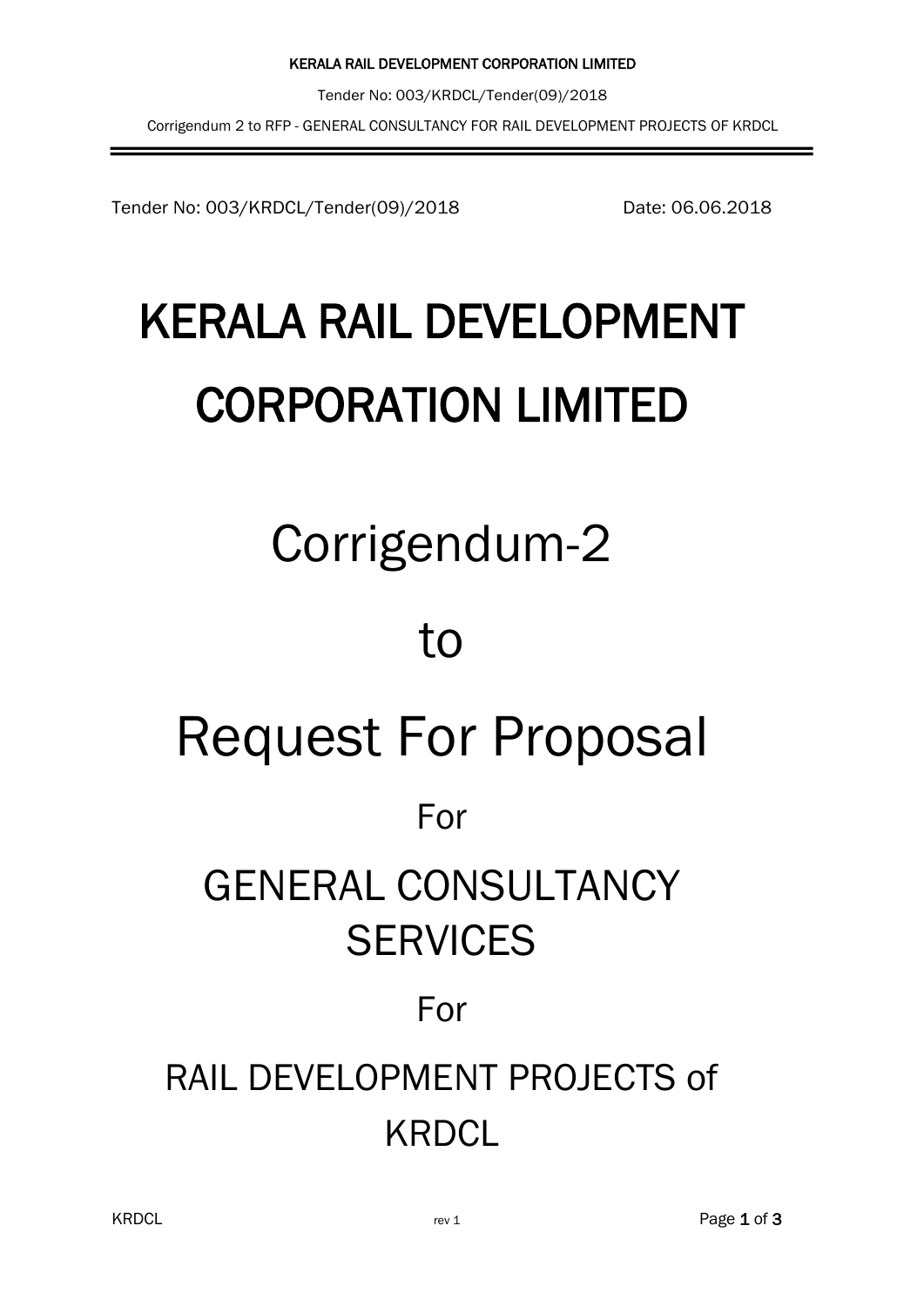#### KERALA RAIL DEVELOPMENT CORPORATION LIMITED

Tender No: 003/KRDCL/Tender(09)/2018

Corrigendum-2 to RFP for GENERAL CONSULTANCY FOR RAIL DEVELOPMENT PROJECTS OF KRDCL

#### Corrigendum 2.1

Volume I: Section I (4.1) (i) is to be read as:

- (i) This RFP is divided into 4 volumes covering 8 sections. In case of a conflict the following shall be the order of precedence:
	- 1) Corrigendum to the RFP (if and when issued, and with the later corrigenda having precedence over the earlier ones)
	- 2) Volume I, II and III minus Annexures and Appendices

:

- 3) SCC as per Volume IV: Section VII
- 4) GCC as per Volume IV: Section VIII
- 5) Annexures and Appendices to the Volumes

#### Corrigendum 2.2

Volume I: Annexure 1, Col. D for S.No.3 (DyPD Systems) is to be read as:

"B.Tech in Electrical/Mechanical/ Electronics/Communications or equivalent"

#### Corrigendum 2.3

Volume IV: Section VIII SCC 13 is to be read as:

| $13. GCC 5.3(1)$ : | The Employer shall provide following facility to the Consultant:                     |  |
|--------------------|--------------------------------------------------------------------------------------|--|
| <b>FACILITIES</b>  | A rent-free air-conditioned office space of around 2000 sq.ft. floor<br><sup>i</sup> |  |
| PROVIDED BY THE    | area with reasonably adequate provision for electrical points,                       |  |
| <b>EMPLOYER</b>    | lighting, water, toilet facility and 24 hrs security shall be provided               |  |
|                    | by the Employer. The office space shall have reasonable                              |  |
|                    | partitioning, furnishing and a minimum of two cabins.                                |  |